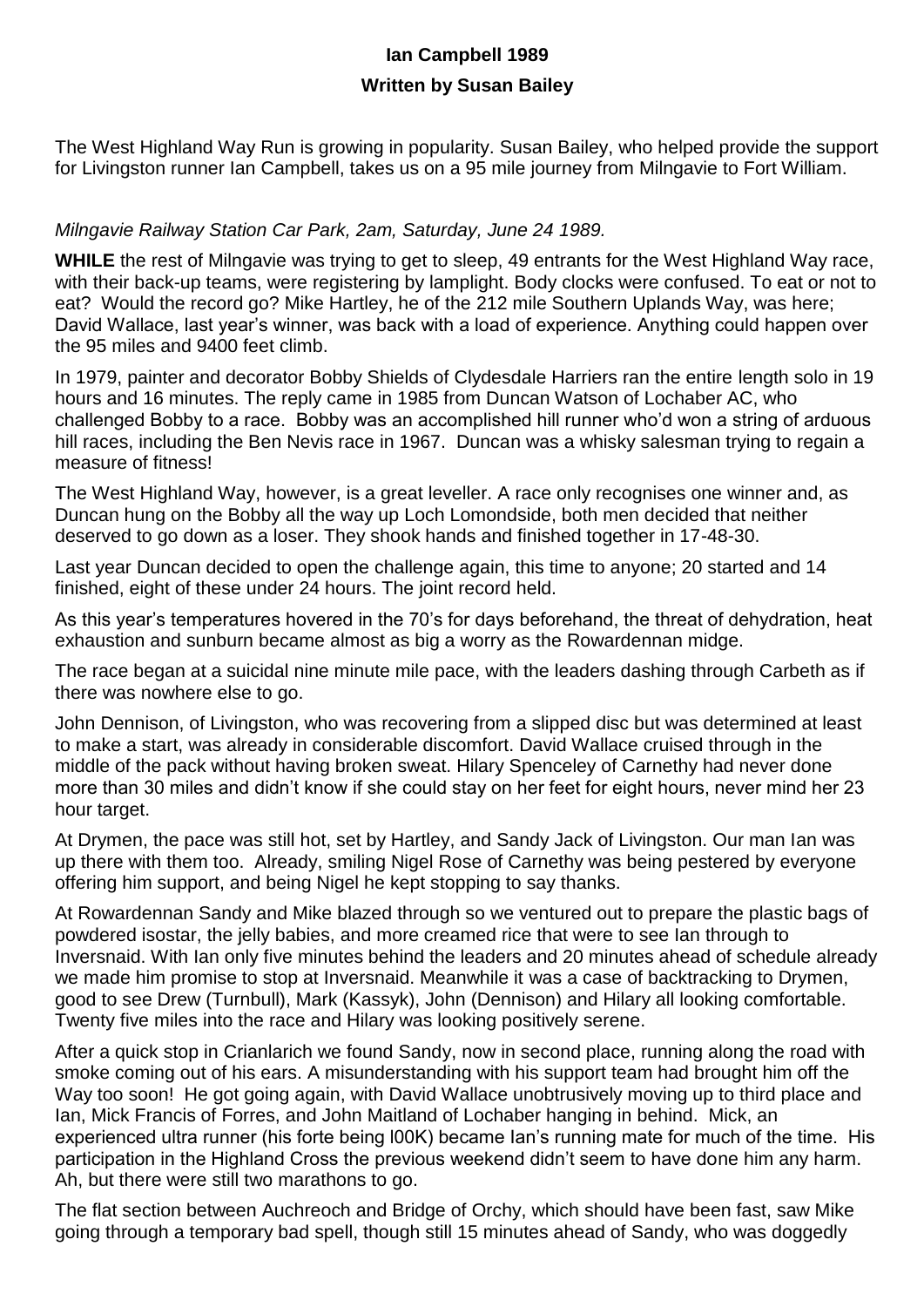pursuing with David (had he broken sweat yet?), another five minutes behind him. Ian, too, had problems here, in the form of cramp, which slowed him to 15 minute mile pace. We bought some salt at the Bridge of Orchy Hotel and dosed his nuts and raisins. However, Ian dashed past us at three minute mile pace shouting: "I don't know what's wrong, I'm having a purple patch!"

We shrugged, packed up and meandered along to the Inveroran Hotel and Victoria Bridge, known as the West Highland Way equivalent of the "wall" because it was a common low point for many runners last year.

It hit Sandy with a vengeance. He'd gone astray again and was suffering with sore calves and arches. I told him if he could walk through this, he'd be okay and turned my attention to keeping the hens off Ian's sandwiches while he soaked his feet. John Maitland, too, lost ground here but Ian and Mick were still comfortable.

By this time, we were quite out of touch with anyone else and welcomed Bill Gauld's arrival, while we were boiling up fresh water, with news of the rest of the pack. Mark had dropped out with a bad leg at Crianlarich, John Dennison had picked up, Hilary was sailing along as though she was out for a Sunday afternoon jaunt, and Nigel had made at least 70 new friends.

Kingshouse saw the arrival of Ian McIntyre of Livingston, who had been crippled out of the Capricorn. Reaching Altnafeadh, I doubt it occurred to anyone that they had run the equivalent of three marathons but they had. It was time to stock up and dress up for the 850 foot climb over the Devil's Staircase. Sandy, a 2-50 marathon man, had little hill experience, so Ian went round with him, leaving me to pack up and drive round to Kinlochleven. As they set off into the low cloud and drizzle, I put the foot down, aware that I had five times the distance to go.

I arrived at 5pm, in time to catch a rumour that the leaders had been through at 4.30 pm. Ian had a bad time on that hill and Mick must have struggled too, because it was 5.35 before Mick appeared and 5.45 before Ian emerged from the crumbly path - at last beginning to look as though he'd done a bit of work. Drizzle and low cloud were giving way to heavy rain, and as I raced round to Fort William and the track to Lundavra my heart went out to Hilary, Drew, John Dennison, smiling Nigel, and all those further back, with hours left to go.

Driving up the desolate undulating Lundavra road, the army told me the leaders had passed within two minutes of each other and were now home. By coincidence, Ian's number was being relayed to them from the last checkpoint but they didn't know how far away that was.

I set off to meet Ian and John and gave Mick a fright as he'd missed his team in Kinlochleven and thought he'd have a good lead. Wrongly interpreting my presence as a sign that Ian's arrival was imminent, he put on a heck of a spurt! Ian arrived soaking, shivering and sore.

Ian had a minute and a half to get home inside the record when he came into sight at the finish. He had said, weeks before, that it wasn't the kind of race in which he wanted to finish with anything left at all, so I took him at his word and charged to meet him, telling him not to go for every second. He didn't need me or anyone else to tell him that, though it hadn't even occurred to him that the record was in sight. His target had been to break 20 hours, not 17- 48-30 but he finished a beautiful 5 seconds inside.

Only later did we learn that David had overtaken Mike, and got his double win, on the final seven miles stretch at Lundavra. Dave finished in 15-26-20, six minutes, 38 minutes ahead of Mike. Mick Francis, Ian's running mate, having missed two stops, had pulled well ahead to finish in 17-08-51.

The Nevis Bank Hotel couldn't do enough for us, showing tremendous understanding of the physical and emotional needs of the participants. They provided showers, soup and sandwiches for runners and back-ups. The local St Andrew's Ambulance people took over when the staff retired, serving food and patching up blisters and other sore bits long into the night.

Such is the respect awarded anyone who finishes this epic journey, that aching legs were goaded into movement time and time again to go out to the porch to greet new arrivals. Sandy had walked a lot, suffering from bleeding blisters and suspected fallen arches, but he managed a courageous run to finish seventh in 19-55-03. There was a great welcome for first woman, Kay Dodson (Law and District), in 13th position in 21-24- 25 and for Hilary, who finished with aching toes in 22-12-47.